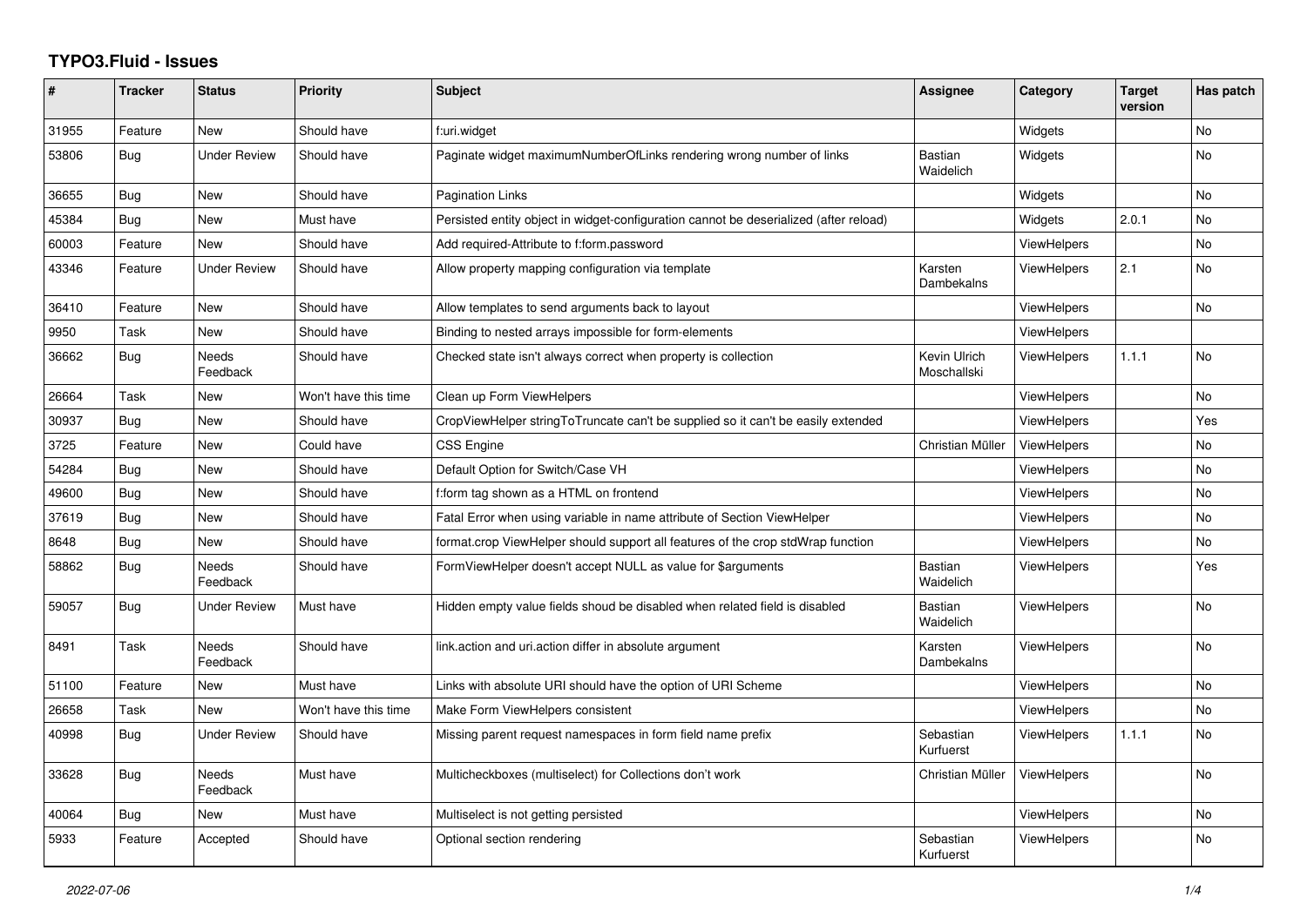| #     | <b>Tracker</b> | <b>Status</b>       | <b>Priority</b> | <b>Subject</b>                                                                                         | Assignee               | Category    | <b>Target</b><br>version | Has patch |
|-------|----------------|---------------------|-----------------|--------------------------------------------------------------------------------------------------------|------------------------|-------------|--------------------------|-----------|
| 34682 | <b>Bug</b>     | <b>Under Review</b> | Should have     | Radio Button missing checked on validation error                                                       |                        | ViewHelpers |                          | <b>No</b> |
| 39936 | Feature        | New                 | Should have     | registerTagAttribute should handle default values                                                      |                        | ViewHelpers |                          | No        |
| 54195 | Task           | New                 | Should have     | Rename and move FormViewHelper's errorClass value, currently 'f3-form-error'                           | Adrian Föder           | ViewHelpers |                          | No        |
| 65424 | Bug            | <b>Under Review</b> | Should have     | SelectViewHelper must respect option(Value Label)Field for arrays                                      |                        | ViewHelpers |                          | <b>No</b> |
| 44234 | <b>Bug</b>     | Under Review        | Should have     | selectViewHelper's sorting does not respect locale collation                                           |                        | ViewHelpers | 2.1                      | No        |
| 60856 | <b>Bug</b>     | New                 | Must have       | Target attribute not supported by the form viewhelper                                                  |                        | ViewHelpers |                          | Yes       |
| 10911 | Task           | New                 | Should have     | Tx_Fluid_ViewHelpers_Form_AbstractFormViewHelper->renderHiddenIdentityField<br>should be more reliable |                        | ViewHelpers |                          | No        |
| 34309 | Task           | New                 | Could have      | Unknown ViewHelpers cause exception - should be handled more graceful                                  |                        | ViewHelpers |                          | No        |
| 60181 | Feature        | New                 | Could have      | Caching mechanism for Fluid Views/Templates                                                            |                        | View        |                          | <b>No</b> |
| 46289 | Bug            | Needs<br>Feedback   | Should have     | Enable Escaping Interceptor in XML request format                                                      |                        | View        | 2.0.1                    | No        |
| 45394 | Task           | New                 | Should have     | Forwardport Unit test for standalone view                                                              |                        | View        |                          | No        |
| 43072 | Task           | New                 | Should have     | Remove TOKENS for adding templates fallback in Backporter                                              |                        | View        |                          | No        |
| 38369 | Bug            | New                 | Must have       | Resource ViewHelpers should not fall back to request package                                           |                        | View        |                          | No        |
| 8989  | Feature        | Needs<br>Feedback   | Could have      | Search path for fluid template files                                                                   |                        | View        |                          | No        |
| 51239 | <b>Bug</b>     | <b>Under Review</b> | Must have       | AbstractViewHelper use incorrect method signature for "\$this->systemLogger->log()"                    | Adrian Föder           | Core        |                          | Yes       |
| 46257 | Feature        | <b>Under Review</b> | Should have     | Add escape sequence support for Fluid                                                                  |                        | Core        |                          | No        |
| 12863 | <b>Bug</b>     | New                 | Should have     | Attributes of a viewhelper can't contain a '-'                                                         | Sebastian<br>Kurfuerst | Core        |                          | <b>No</b> |
| 7608  | Feature        | New                 | Could have      | Configurable shorthand/object accessor delimiters                                                      |                        | Core        |                          | Yes       |
| 1907  | Feature        | New                 | Could have      | Default values for view helpers based on context                                                       |                        | Core        |                          |           |
| 62346 | Feature        | New                 | Could have      | f:comment should have high precende                                                                    |                        | Core        | 3.x                      | <b>No</b> |
| 10472 | Feature        | New                 | Could have      | Fluid Standalone distribution                                                                          |                        | Core        |                          | No        |
| 32035 | Task           | New                 | Should have     | Improve fluid error messages                                                                           |                        | Core        |                          | Yes       |
| 4704  | Feature        | New                 | Should have     | Improve parsing exception messages                                                                     |                        | Core        |                          |           |
| 33394 | Feature        | Needs<br>Feedback   | Should have     | Logical expression parser for BooleanNode                                                              | <b>Tobias Liebig</b>   | Core        |                          | <b>No</b> |
| 27607 | Bug            | New                 | Must have       | Make Fluid comparisons work when first element is STRING, second is NULL.                              |                        | Core        |                          | No        |
| 30555 | Feature        | New                 | Could have      | Make TagBuilder more extensible                                                                        |                        | Core        |                          | No        |
| 39990 | Bug            | New                 | Should have     | Same form twice in one template: hidden fields for empty values are only rendered<br>once              |                        | Core        |                          | No        |
| 3481  | <b>Bug</b>     | New                 | Should have     | Use ViewHelperVariableContainer in PostParseFacet                                                      |                        | Core        |                          | No        |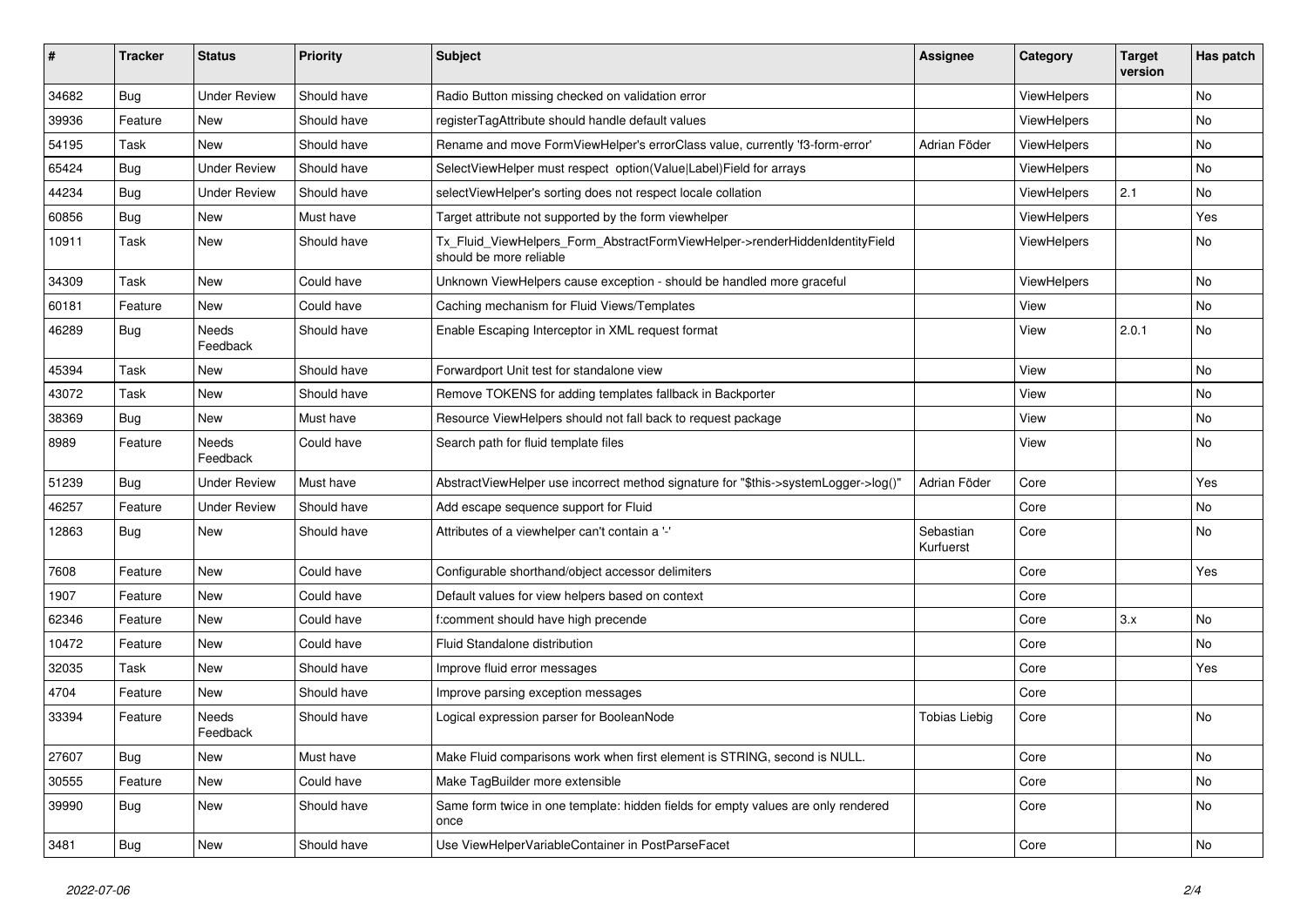| $\pmb{\#}$ | <b>Tracker</b> | <b>Status</b>       | <b>Priority</b> | <b>Subject</b>                                                                                              | Assignee               | Category | <b>Target</b><br>version | Has patch                    |
|------------|----------------|---------------------|-----------------|-------------------------------------------------------------------------------------------------------------|------------------------|----------|--------------------------|------------------------------|
| 33551      | Bug            | New                 | Must have       | View helper values break out of a partial scope                                                             | Sebastian<br>Kurfuerst | Core     |                          | <b>No</b>                    |
| 28551      | Bug            | Accepted            | Should have     | (v4) backport VHTest                                                                                        | Sebastian<br>Kurfuerst |          |                          | No                           |
| 28554      | Bug            | New                 | Should have     | (v4) implement feature flag to disable caching                                                              |                        |          |                          | No                           |
| 28550      | Bug            | New                 | Should have     | (v4) make widgets cacheable, i.e. not implement childnodeaccess interface                                   |                        |          |                          | <b>No</b>                    |
| 28552      | Bug            | New                 | Should have     | (v5) write ViewHelper test for compiled run; adjust functional test to do two passes<br>(uncached & cached) |                        |          |                          | No                           |
| 40081      | Feature        | New                 | Should have     | Allow assigned variables as keys in arrays                                                                  |                        |          |                          | No                           |
| 48355      | Feature        | New                 | Could have      | Assign output of viewhelper to template variable for further processing.                                    |                        |          |                          |                              |
| 46545      | Feature        | New                 | Should have     | Better support for arrays in options of SelectViewHelper                                                    |                        |          |                          | No                           |
| 3291       | Feature        | Needs<br>Feedback   | Should have     | Cacheable viewhelpers                                                                                       |                        |          |                          | No                           |
| 38130      | Feature        | New                 | Should have     | Checkboxes and multiple select fields should have an assignable default value                               |                        |          |                          | <b>No</b>                    |
| 52640      | Feature        | <b>Under Review</b> | Should have     | Create an UnlessViewHelper as opposite to the IfViewHelper                                                  | Marc Neuhaus           |          |                          | No                           |
| 45345      | Feature        | Needs<br>Feedback   | Should have     | Easy to use comments for fluid that won't show in output                                                    |                        |          |                          |                              |
| 13045      | Bug            | New                 | Should have     | Entity decode of strings are different between if-conditions and output of variable                         |                        |          |                          |                              |
| 52536      | Bug            | <b>Under Review</b> | Should have     | Errorclass not set if no property-attribute set                                                             |                        |          |                          |                              |
| 45153      | Feature        | New                 | Should have     | f:be.menus.actionMenuItem - Detection of the current select option is insufficient                          |                        |          |                          | No                           |
| 58921      | Bug            | New                 | Should have     | f:form.* VHs crash if NOT inside f:form but followed by f:form                                              |                        |          |                          | No                           |
| 9005       | Feature        | Accepted            | Could have      | Fluid Template Analyzer (FTA)                                                                               | Sebastian<br>Kurfuerst |          |                          |                              |
| 49038      | Bug            | New                 | Must have       | form.select does not select the first item if prependOptionValue is used                                    |                        |          |                          | <b>No</b>                    |
| 58983      | Bug            | <b>New</b>          | Should have     | format.date does not respect linebreaks and throws exception                                                |                        |          |                          | No                           |
| 47669      | Task           | New                 | Should have     | FormViewHelper does not define the default request method                                                   |                        |          |                          | No                           |
| 5636       | Task           | <b>Under Review</b> | Must have       | Form_RadioViewHelper and CheckBoxViewHelper miss check for existing object<br>before it is accessed.        |                        |          |                          | No                           |
| 28553      | Bug            | New                 | Should have     | improve XHProf test setup                                                                                   |                        |          |                          | No                           |
| 56237      | Task           | New                 | Should have     | in-line (Condition) View Helpers should not evaluate on parsing                                             |                        |          |                          | $\operatorname{\mathsf{No}}$ |
| 57885      | Bug            | New                 | Must have       | Inputs are cleared from a second form if the first form produced a vallidation error                        |                        |          |                          | No                           |
| 55008      | Bug            | <b>Under Review</b> | Should have     | Interceptors should be used in Partials                                                                     | Christian Müller       |          |                          | No                           |
| 37095      | Feature        | New                 | Should have     | It should be possible to set a different template on a Fluid TemplateView inside an<br>action               | Christopher<br>Hlubek  |          |                          | No                           |
| 28549      | Bug            | New                 | Should have     | make widgets cacheable, i.e. not implement childnodeaccess interface                                        |                        |          |                          | No                           |